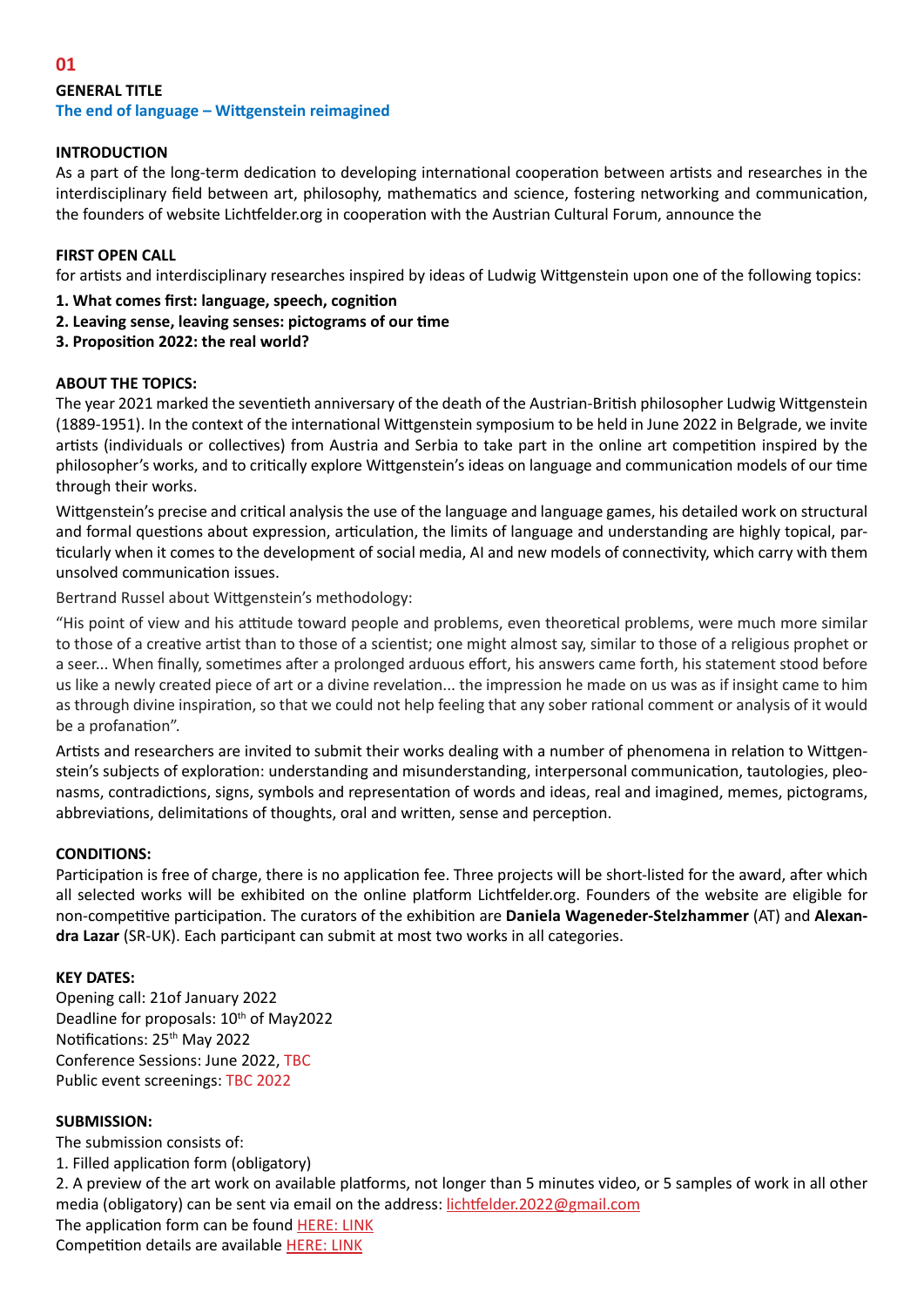*The Austrian Cultural Forum Belgrade was founded in 2001 as a department of the Austrian Embassy in Belgrade specializing in culture. It coordinates and implements Austrian foreign cultural policy in Serbia, together with the Austrian Institute, Austrian libraries and OeAD university lecturers. It is part of a worldwide network of 30 Austrian cultural forums in 28 countries managed by the Austrian Federal Ministry for European and International Affairs. The Cultural Forum presents contemporary creative aspects of Austria, whose achievements in art, culture and science are based on tradition and continue to innovate and support the exchange and networking of Austrian and Serbian cultural creators.*

*The website lichtfelder.org was initiated and developed through the artistic cooperation inspired by ideas and work of artist and mathematician Marica Radojčić /1943-2018/ fostering interdisciplinary research in fields of art, philosophy, mathematics and science.*

*Dialogue, openness, equity, curiosity and crossing the existing borders in theory and practice of interdisciplinary fields, with emphasis on communication and networking are guidelines for this long travel into the unexplored territories of art, visual imagery and future.*

*Lighted up by the legacy of Marica Radojčić, it is also a commitment to challenges of our time.*

# **02**

# **COMPETITION DETAILS**

### **Announcer:**

**Austrian Cultural Forum Belgrade** in cooperation with founders of the web site **[Lichtfelder.org](https://lichtfelder.org/)**

#### **The competition aims:**

The competition is based on the **Open Call** published by the announcers and has the aim to gather, publish and award the best works from artists and researches from Austria and Serbia that respond to one of three given topics of the Open Call.

#### **Competition conditions:**

Artists and researches, both individually and in teams, from Austria and Serbia, without age limits, are eligible to participate, upon completing entry form and submitting it, together with art works in electronic format.

Accepted original formats are in all techniques: drawing, painting, graphics, combined with the possibility of using techniques and experimenting with new unconventional materials, photography, series of photographs, video, film, animation, and documentation of performance, improvisation, poetry performance, data art, mix media and generative electronic experiments. Each author or group may send the most two works in all categories. The filled application form must be submitted via email to [lichtfelder.2022@gmail.com](mailto:lichtfelder.2022%40gmail.com?subject=) **Electronic submission is obligatory**.

# **Competition period:**

From January 21st 2022 until May 10th 2022 Notifications: 25th May 2022 Conference Sessions: June 2022, TBC Public event screenings: TBC 2022 Applications submitted after May 10th 2022 and incomplete submissions will not be considered.

#### **Results of the competition:**

The competition consists of one round with a final evaluation. The works of art will be assessed by an international jury, whose composition will be published on the website. The jury decides to give three awards and three honorable mentions. The jury awards a Special Mention for the most original experimental artistic achievement. The results will be announced not later than 10<sup>th</sup> of May 2022. Each participating work will be published on the web site Lichfelder.org. Criteria for selection by the jury panel will be innovation, creativity, impact of presentation and the artistic contribution to the themes of the open call.

#### **Remark:**

The founders of the web site Lichtfelder.org are eligible to participate in noncompetitive way. Submitting their works and entry form they will automatically be published on the section open particularly for this purpose.